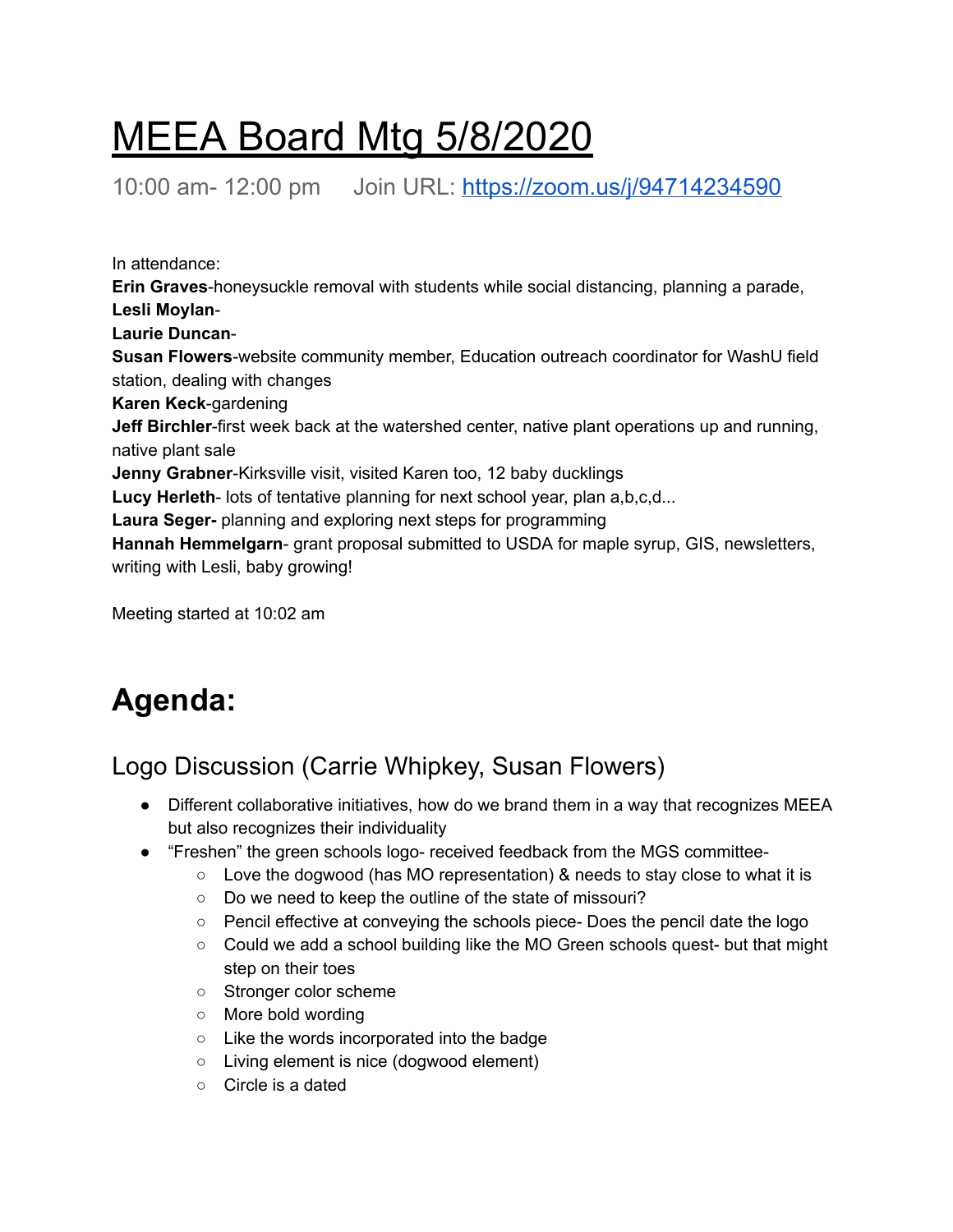- 4 Levels- sprout, seedline, sapling, dogwood
	- Inspired by Wisconsin's levels
- How do we freshen the MEEA logo?
	- Problems with current MEEA logo
		- Text is separate with image, so it makes it difficult to use
		- We only have a horizontal version
		- Lots of text
	- Needs
		- Needs to be very functional
		- We need to go out and look at other logos
		- Can we use this to move MEEA forward (no trees coming out of books)
		- Represent other things instead of just plant life- other life, water, etc.
		- MEEA as a spoken acronym
		- Move forward, freshen and keep modern-
			- Karen- what is modern?
- How can the board be helpful now?
	- Dislikes and likes about the logo need to be communicated (gut reactions)
	- Examples of styles of logos we like
	- What they have seen- badge style that represent different factors,
	- LOOK for LOGOs- google EE organizations
	- Waht do you think about having a name on there, versus it written out?
	- Tag line, should it stay
	- Oak leaf?
	- Dump in screen grabs and comment on particular images as a group
- Insert 1-3 of your own ideas [here](https://docs.google.com/presentation/d/1-ENfaz9buAO4eyYvuqezH_pRwpyJNaAyKb5Ya34-jFQ/edit#slide=id.p)
- Can include what you do or don't like
- Comment on others ideas by May 17.

### Conference Discussion (Jeff Birchler, Laurie Duncan)

- Theme: Ozark Environment Adventures
- Venue is ready to go
- How sure are we that this is going to happen?
	- Some places are cancelling plans for Jan/Fen 2021
	- Many places are pushing back their events, so we might run into a situation where there are a lot of confeences around the same time
	- Will teachers be able to get away?
	- Lesli's ideas
		- smaller virtual PD
		- speaker series
	- Hannah
		- Scavenger hunt for info within lessons and prizes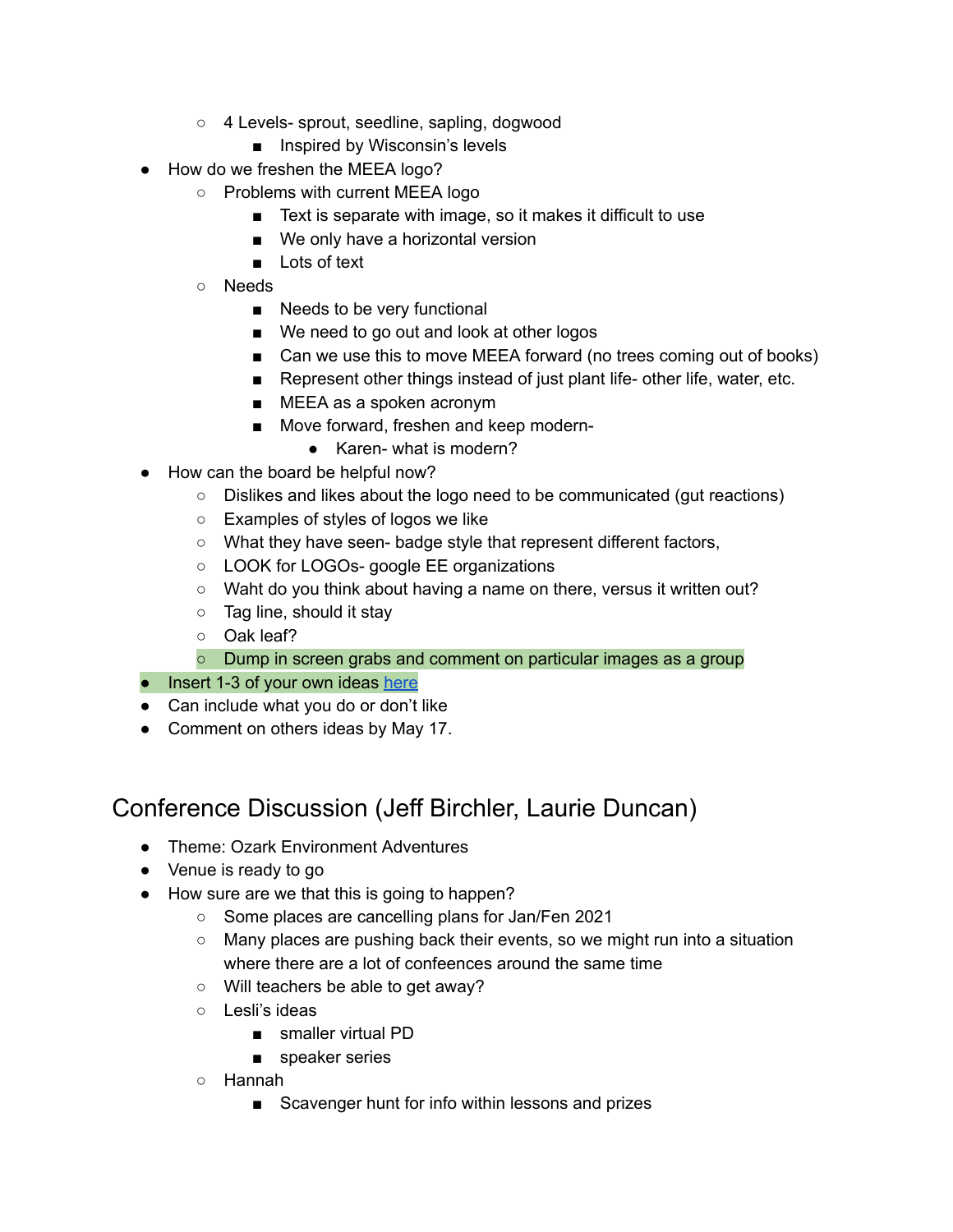- Coupon giveaways, online auction
- Kits to send out- citizen science component
- So that it isn't all screen based
- Jenny
	- Can we plan the conference as usual?
	- Venue is not charging us (botanical center in Springfield)
	- Hotels? Not sure
- Erin
	- t-shirts/ badge as incentive
	- Schools also planning adaptation for fall (alt days attendance etc.)
- Jeff
	- Kahoot/ activity within Zoom?
	- Other virtual conferences -- what worked, what didn't?
- Laurie
	- Venue may not be adequate to also include social distancing Financial impact: charge for virtual?
		- Donation option? Registration \$, receive citizen sci kit/ materials
		- Sponsorships send ideas (Lesli: PD \$ to conference committee?)
- $\bullet \rightarrow$  play it safe, shift to virtual/ not in-person alternative
	- Worthwhile to develop alt/digital materials, even if there's a lot of that rn Extend webinar series / +beyond virtual options (kits, activities, goodies..) All on board with moving forward as a virtual+ event

### Priorities for the rest of 2020? In light of….

- COVID-19
- VISTA responsibilities and MFH Project Plan
	- Plan was to have 30 schools enrolled, baseline assessments and action plans
		- This is likely to shift given COVID
		- If MFH is ok with it, shift to program and partner development + more focused smaller pool of high needs schools
	- 4 VISTAs approved to sponsor
		- School outreach, partner network development
		- Late summer/ fall start? Push back?
			- Training, then support and outreach
			- Remote work: budgeted for internet service, phone (connectivity)
			- Laura gas cards to VISTAs/ transit passes
			- Jenny housing assistance? / recruit within St. Louis
		- Recruitment needs to start ASAP (Jeff: can take longer than planned)
			- Lesli will get the ball rolling on position description
			- Erin G, Lucy H, Jenny G will help with VISTA description